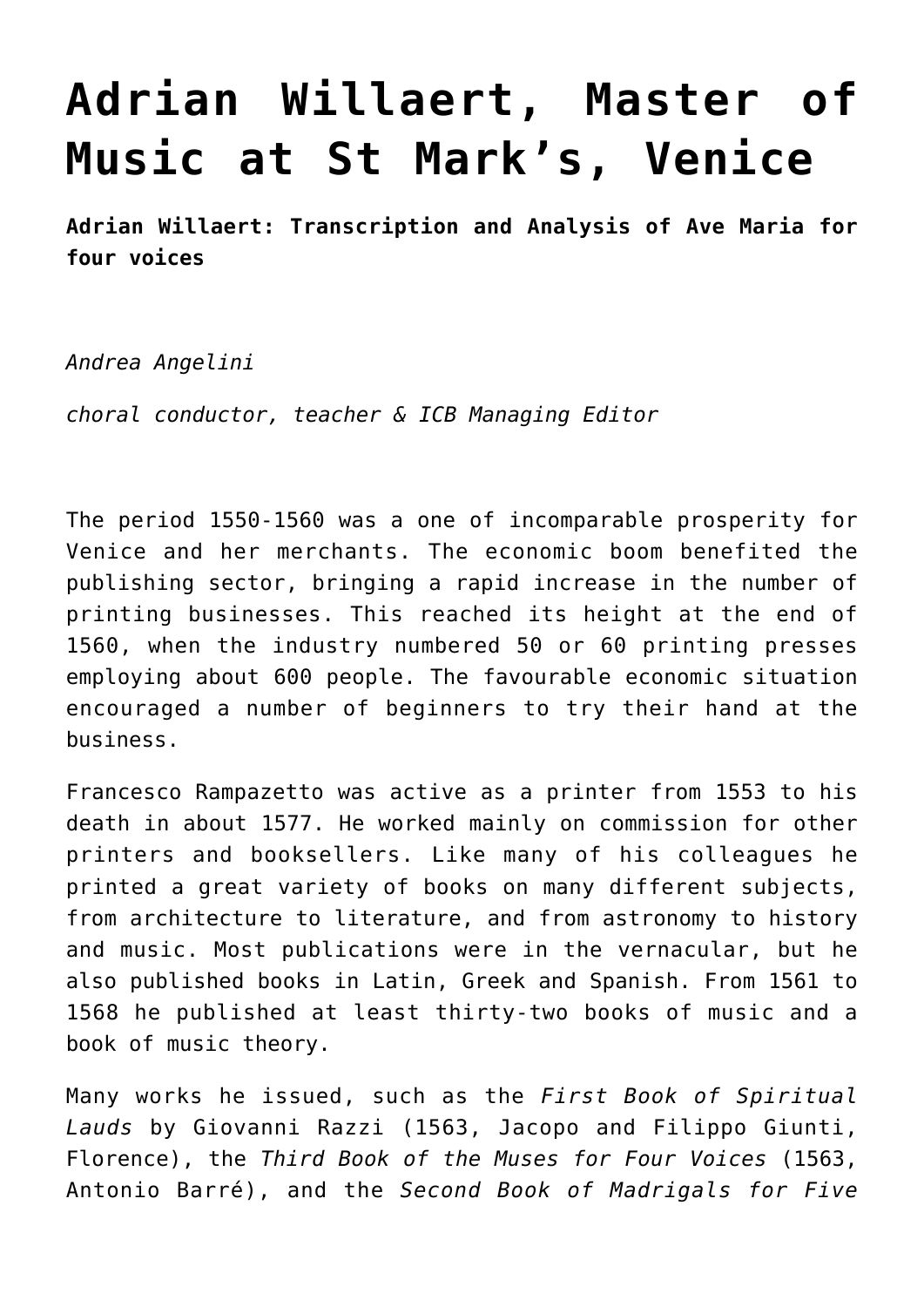*Voices* by Pietro Vinci (Giovanni Comencino, Venice) confirm his status as a contract worker for individual clients and other printers. The remainder of his first editions were directly commissioned by composers or third parties. In 1566 Rampazetto, at the request of Filippo Iusberti, a cantor at St Mark's, printed Zarlino's motets for six voices. He also undertook to reprint well-known choral anthologies by famous composers of the time. One of these is the anthology entitled *Mottetti del Fiore*.

The full title of the work is *Mottetti del Fiore a Quattro voci novamente ristampati, et con somma diligentia revisti et corretti. Libro Primo. In Venetia, Appresso Francesco Rampazetto. In 4° obl. Cantus, Tenor, Altus, Bassus. In tutto opuscoli quattro.*

(Mottetti del Fiore for Four Voices, newly reprinted and diligently revised and corrected. Book One. In Venice, by Francesco Rampazetto*.* Cantus, Tenor, Altus, Bassus. In all, four volumes.)

An original copy of the work is kept at the International Music Museum and Library in Bologna. It contains the following titles (the authors' names are here quoted as they appear in the document):

In te Domine speravi … Lerithier Letetur omne seculum … Lupus Filie Jerusalem … Archadelt Panis quem ego dabo … Lupus Beati omnes … Lerithier Nisi Dominus … Lerithier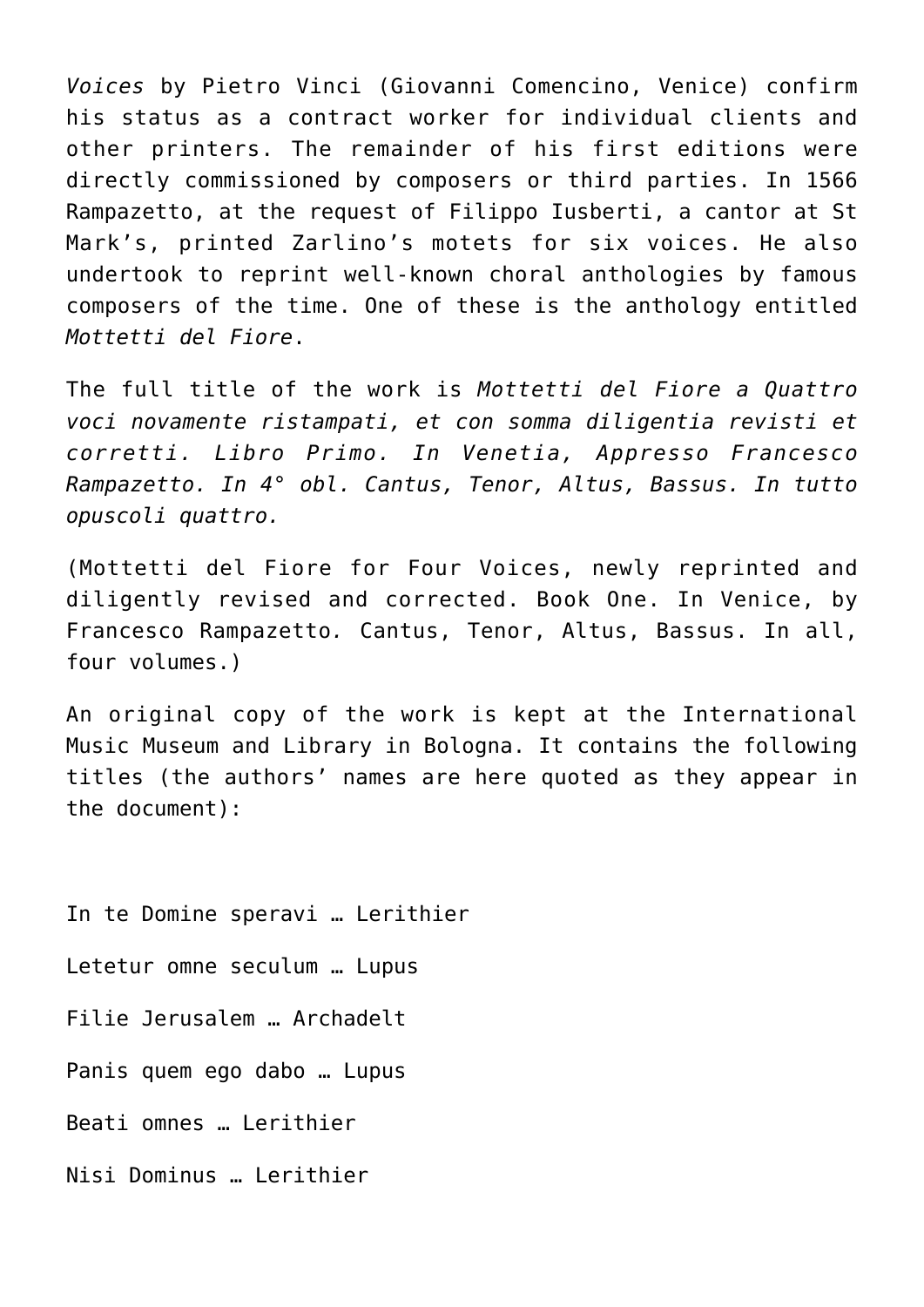Descendit angelus … Hilaire Penet Gloriosa uirgo … N. Paignier Dum aurora … N. Paignier Virtute magna … Lasson Tu es Petrus … Gose Domine quis habitabit … Jo. Courtois Benedixit Deus … Archadelt Aue Santissima Maria … N. Gombert Fuit homo … N. Gombert Tanto tempore … Verdelat Haec dies quam fecit … Archadelt Beati omnes … Lupus Sponsa Christi Cecilia … Loiset Pieton Quam pulchra es … Jo. Lupi Omnis pulchritudo domini … Dambert Nisi ego abiero … Dambert Vir inclitus … F. De Lis Proba me domine … P. Manchicourt Quem dicunt homines … Richafort In conuertendo dominus … Lupus Gabriel archangelus … Verdelot Pater noster … Adrianus Wuillart (Adrian Willaert)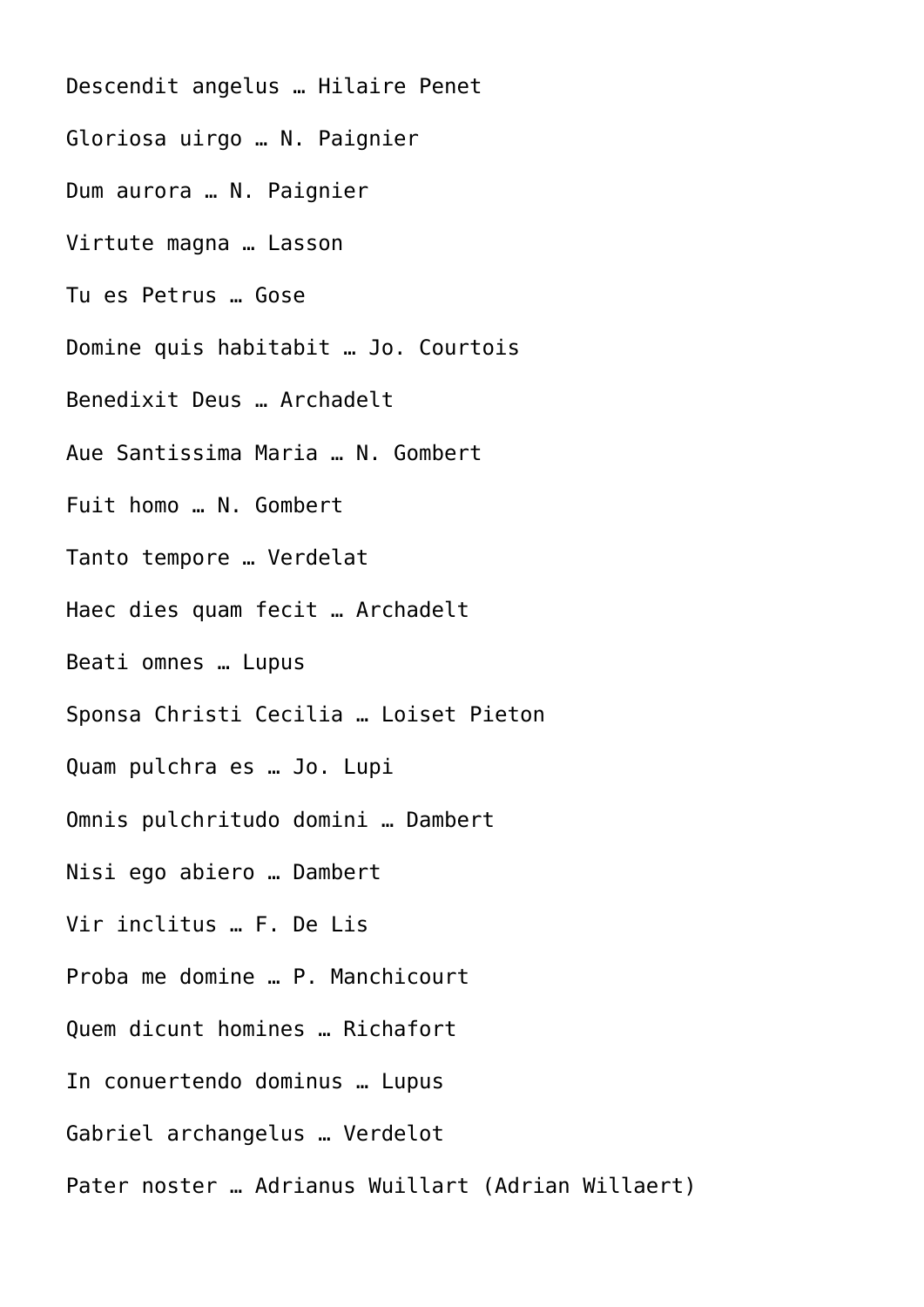For the transcription the last motet was consulted. Its *secunda pars* is an Ave Maria, with a variation preceding its official classification in the year 1571 on the occasion of the battle of Lepanto. The text used by Adrian Willaert runs:

*Ave Maria, gratia plena, Dominus tecum, benedicta tu in mulieribus, et benedictus fructus ventris tui, Jesus. Sancta Maria, Regina Coeli, dulcis et pia, o Mater Dei, ora pro nobis peccatoribus, ut cum electis te videamus.*

This motet, printed in 1564, is one of Adrian Willaert's finest works. In his language, imitation is not merely artifice, but a technique enhancing the expressiveness of words and thoughts. Naturally, the fact that Adrian Willaert lived in Venice, where the long list of dictates issuing from the Council of Trent (1545-1562) were struggling to gain acceptance, aided him in developing a style of composition unimpeded by papal interference and much influenced by the taste for typically Venetian colour.

The motet, in the first mode, Dorian, which corresponds to the Gregorian *Protus authentus*, transposed to G, is set out in four sections which correspond to four verses making up this prayer to the Virgin. The verses are: Ave Maria, gratia plena, Dominus tecum; benedicta tu in mulieribus, et benedictus fructus ventris tui, Jesus; Sancta Maria, Regina Coeli, dulcis et pia, O Mater Dei; and ora pro nobis peccatoribus, ut cum electis te videamus. These verses, and the various sections into which they are subdivided, can be easily recognised, not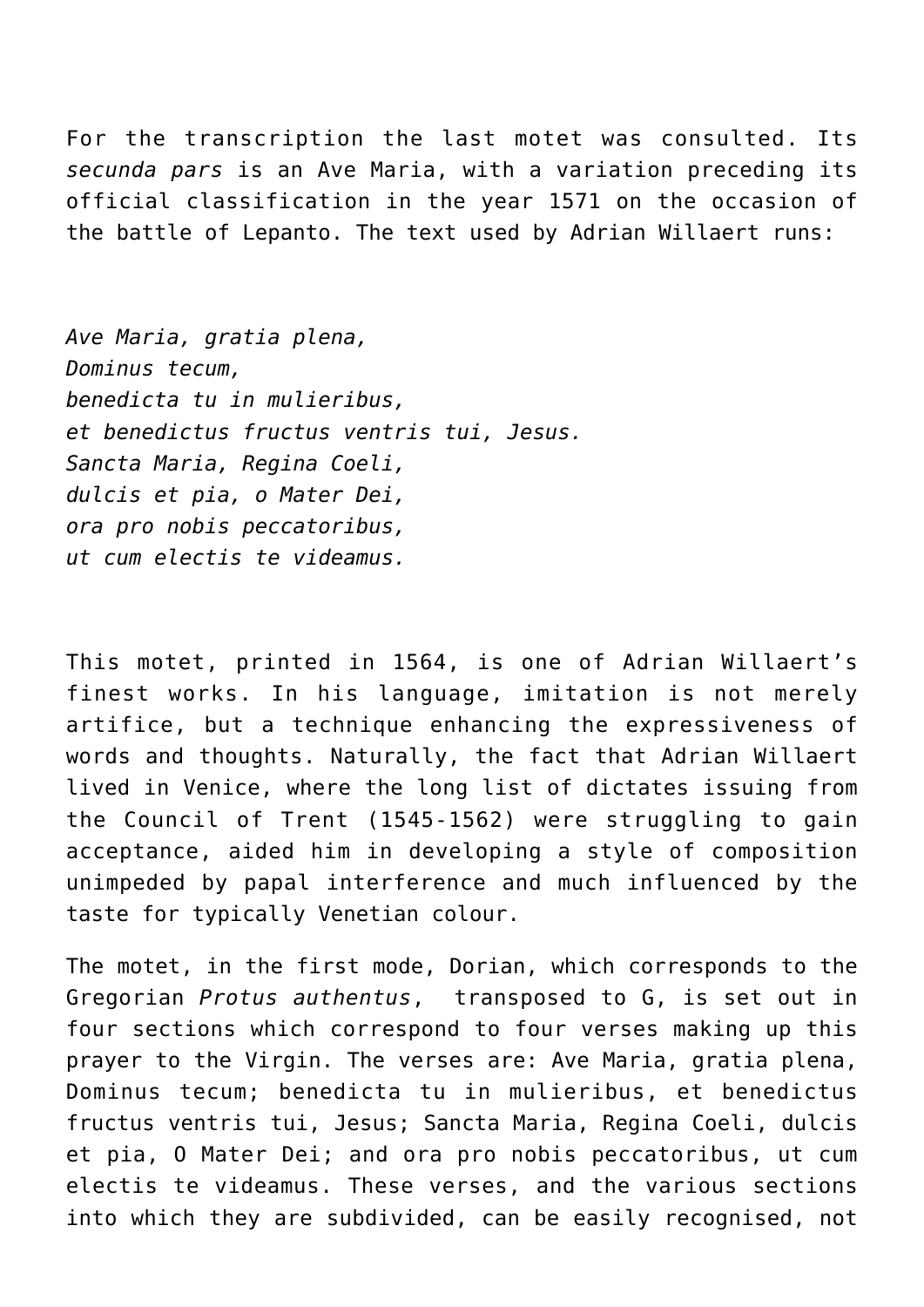only by the words which obviously distinguish each part, but also by the harmonic cadences which define them. Below is the pattern of the cadences found in the piece – the obvious predominance of G is numerically balanced by the less usual subfinalis[\[1\]](#page-7-0), where one would expect to find more use of D.

<span id="page-4-2"></span><span id="page-4-1"></span><span id="page-4-0"></span>Ave Maria B flat perfect-authentic tenorizans[\[2\]](#page-7-1) Gratia plena I Gratia posterior control de la Gerfectauthentic tenorizans Gratia plena II F perfectauthentic tenorizans Dominus tecum I G plagal Dominus tecum II G perfectauthentic bassizans[\[3\]](#page-7-2) Benedicta tu I F tenorizans Benedicta tu II B flat tenorizans in mulieribus I and D perfectauthentic bassizans in mulieribus II and G perfectauthentic bassizans Et benedictus D phrygian tenorizans Fructus ventris tui Jesus I B flat perfectauthentic tenorizans Fructus ventris tui Jesus II F perfect-authentic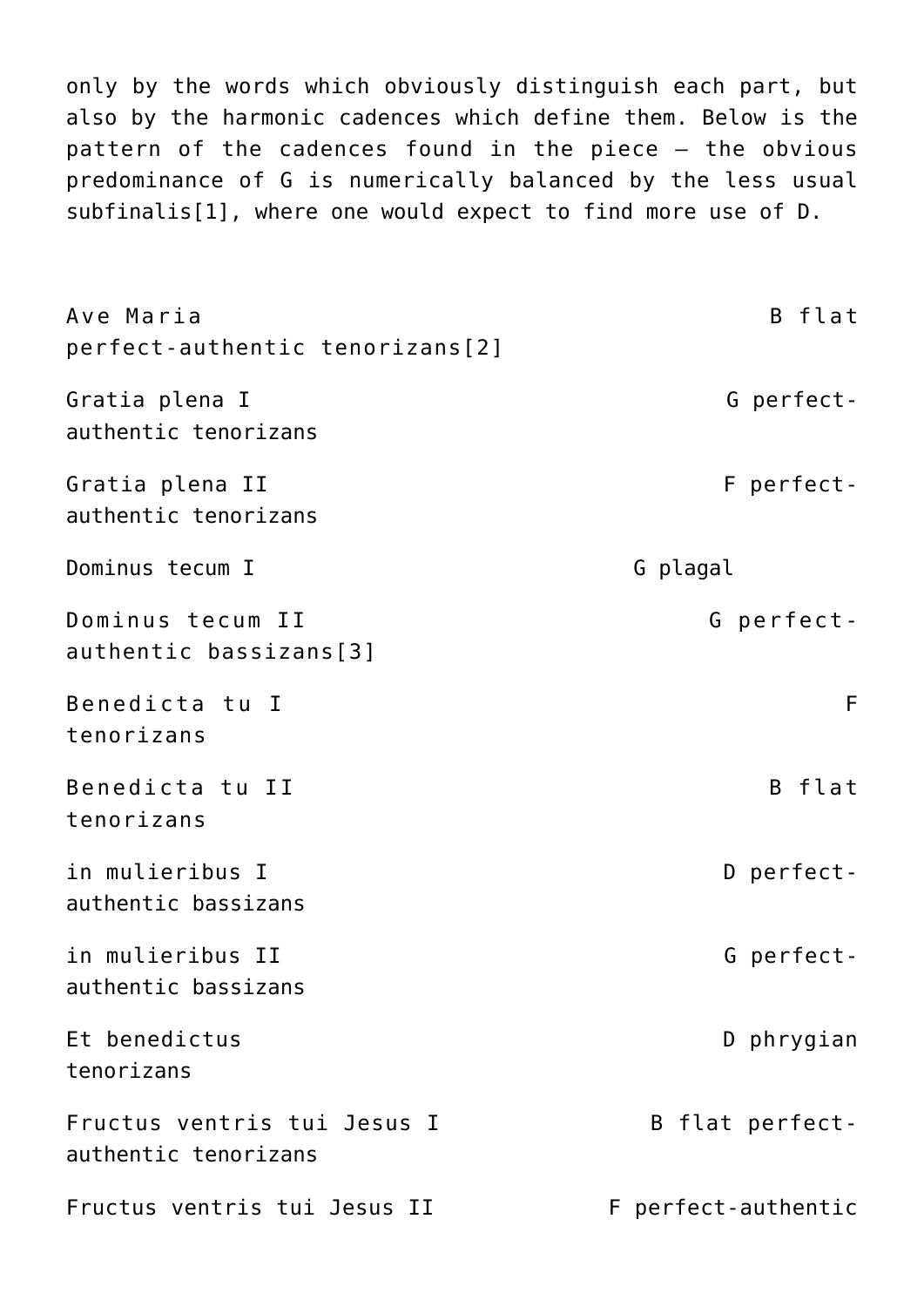| Dd S J Z dli S                            |                     |
|-------------------------------------------|---------------------|
| Sancta Maria I<br>authentic tenorizans    | F perfect-          |
| Sancta Maria II<br>authentic tenorizans   | C perfect-          |
| Regina coeli<br>authentic tenorizans      | F perfect-          |
| Dulcis et pia                             | D plagal            |
| 0 Mater Dei<br>tenorizans                 | D phrygian          |
| Ora pro nobis I<br>authentic tenorizans   | F perfect-          |
| Ora pro nobis II                          | C plagal            |
| peccatoribus I<br>authentic tenorizans    | C perfect-          |
| Ut cum electis te videamus I<br>bassizans | G perfect-authentic |
| Te videamus II                            | G plagal            |

bassizans

The tenor, immediately after presenting the first melodic extract, intones with long notes the Gregorian Ave Maria, and continues to do so in other sections of the piece: thus the entire composition can almost be said to be built on the *cantus firmus*[\[4\].](#page-7-3)

<span id="page-5-0"></span>The first verse, which can be further divided into three parts ([Ave Maria,](https://en.wikipedia.org/wiki/Hail_Mary) gratia plena, and Dominus tecum) is imitative. The initial interval of a fourth on 'Ave' is a distinguishing feature and is repeated by almost all the other voices, at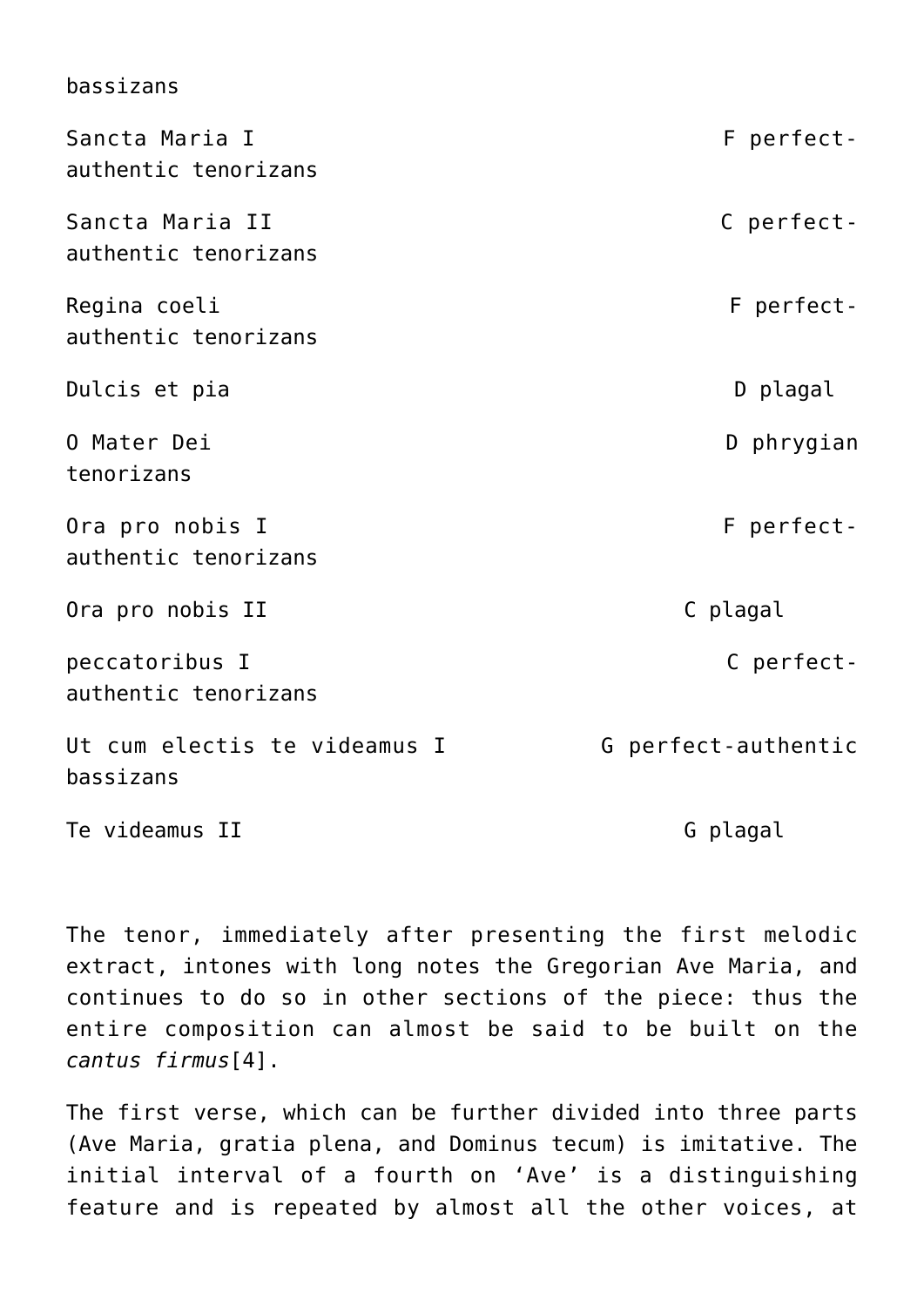times with a diminution in value. At the end of the section it can be noted that all parts follow, on the words 'Dominus tecum' the modulation of the rhetorical figure, *katabasis*.

<span id="page-6-0"></span>In the second section, on the words 'Benedicta tu in mulieribus', Adrian Willaert gives the richest ornate counterpoint in the entire piece. Note once more, in the tenor[\[5\],](#page-7-4) a fragment of the cantus firmus. The last part of the second section takes on a clearly rhetorical nature: the words 'Fructus ventris tui Jesus' are declaimed mainly with long and white notes easily associated with the mother's breast.

<span id="page-6-1"></span>The third section contains a textual variation on the usual Ave Maria. After the statement in bicinium[\[6\]](#page-8-0) style of the words 'Sancta Maria', the piece continues with mainly homophonic modulation, especially on the words 'Regina coeli' which thus stand out vocally.

<span id="page-6-2"></span>In the last section, where there is a return to the imitative style, the same fragment of text –'ut cum electis te videamus' – is repeated three times; the melody is distinguished by an initial interval of an ascending fifth followed by repeated notes, and by the *circulatio*[\[7\]](#page-8-1) which seems to represent turning the gaze on the words 'te videamus'. After the perfect-authentic cadence to G, the piece ends with a characteristic plagal cadence built on the *finalis*[\[8\]](#page-8-2) held by the tenor (manubrium).

<span id="page-6-3"></span>The extraordinary artistic height reached by Adrian Willaert in this motet is owing to his command of the material and his ability to develop the relationship between text and music by means of simple technical devices shown in expression. It is interesting to observe how frequently the 'motif-word' is a development of the initial theme and how the free parts take the shape of a development in rhythmic melodic cells which often lead back to this initial theme. This notable thematic unity is used most imaginatively in a number of contrapuntal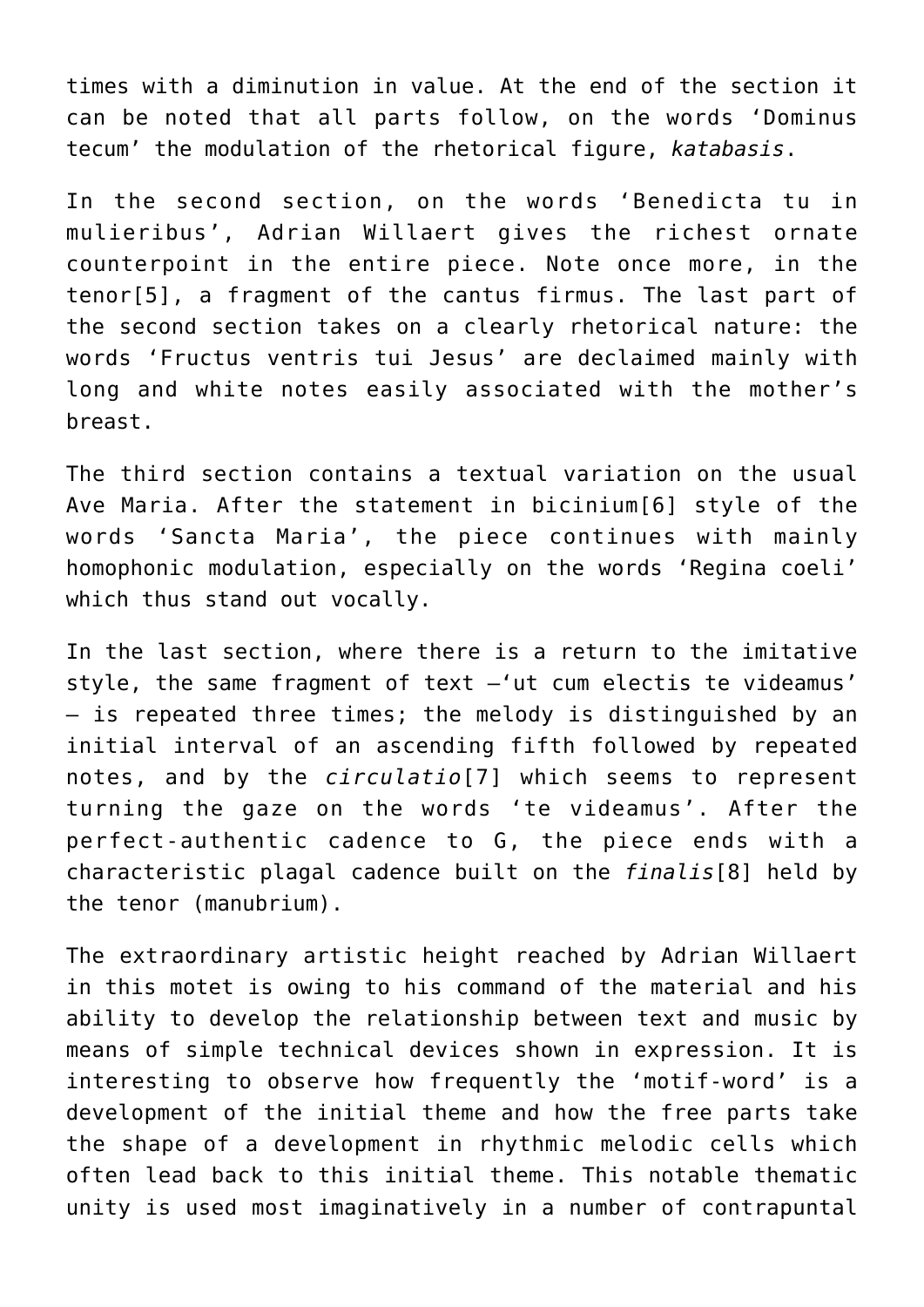and imitative techniques, leading to a continuing evolution of the music which is never repetitive.

Below are the part-books taken from Rampazetto's anthology, the Gregorian antiphon to Ave Maria and my transcription.

<span id="page-7-0"></span>[\[1\]](#page-4-0) In an authentic mode, the tone below the final.

<span id="page-7-1"></span>[\[2\]](#page-4-1) in a cadence this is called: *clausula tenorizans* (probably because Gregorian melodies always end with a stepwise motion down to the *finalis* – and the tenor was originally the voice that 'holds' the *cantus firmus*, the original Gregorian melody)

<span id="page-7-2"></span>[\[3\]](#page-4-2) A jump in the bass in a cadence (in Dorian, Lydian and Mixolydian: V-I, in Phrygian there is a problem) is called *clausula bassizans.*

<span id="page-7-3"></span>[\[4\]](#page-5-0) A *cantus firmus* (held tune) is often a preexisting melody forming the basis of a polyphonic composition. The plural is *cantus firmi*, although the corrupt form *canti firmi* (resulting from the grammatically incorrect treatment of *cantus* as a second- rather than a fourth-declension noun) can also be found. The Italian is often used instead: *canto fermo* (and the plural in Italian is *canti fermi*).

<span id="page-7-4"></span>[\[5\]](#page-6-0) In the polyphonic music of the 13th–16th centuries, 'tenor' referred to the part 'holding' the *cantus firmus*, the plainsong, or other melody on which a composition was usually built. The highest line above was termed *superius* (the modern soprano), and the third added voice was termed *contratenor.* In the mid-15th century, writing in four parts became common, and the *contratenor* part gave rise to the *contratenor altus* (the modern alto) and *contratenor bassus* (the modern bass). The term tenor gradually lost its association with a *cantus firmus*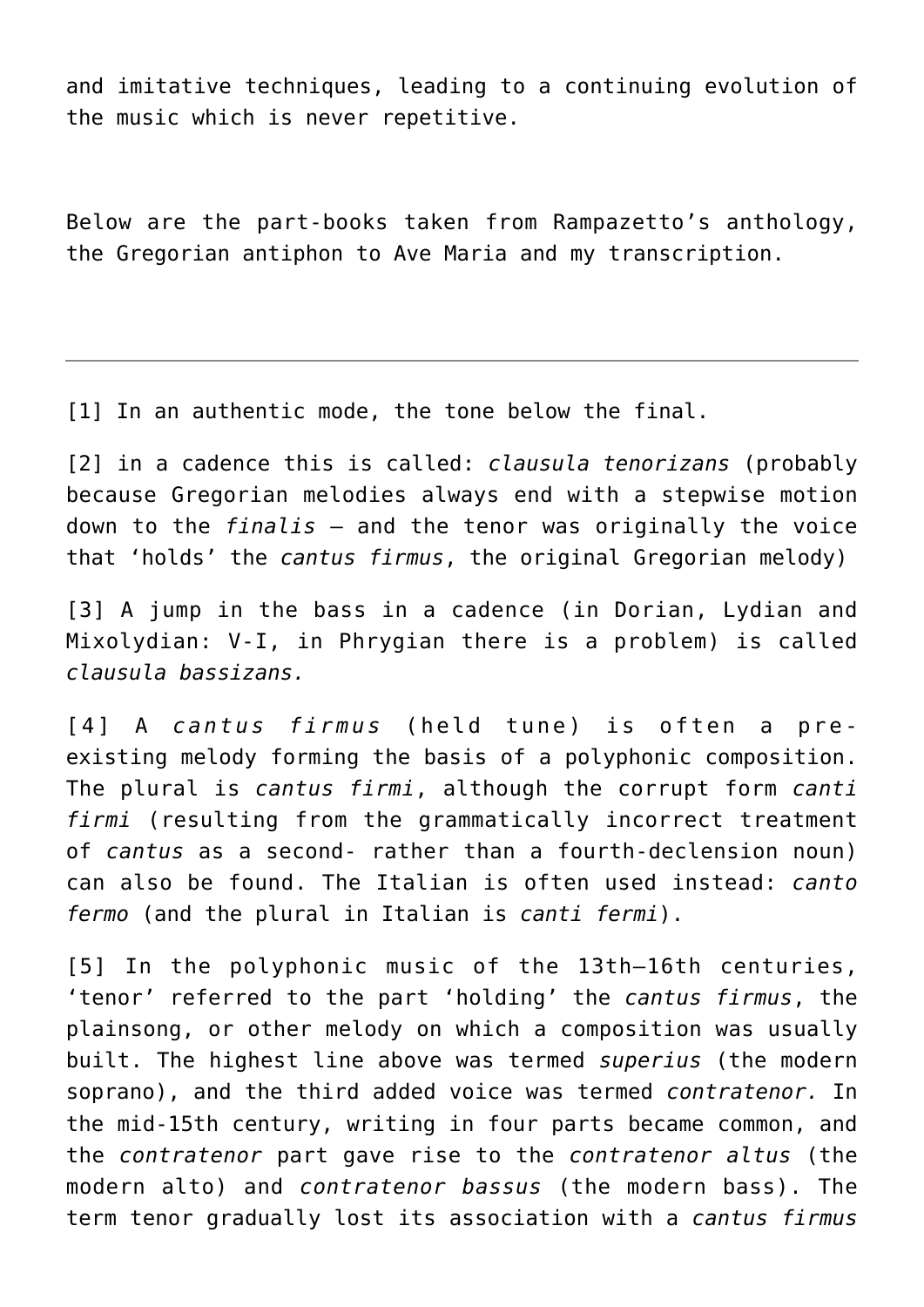and began to refer to the part between the alto and bass and to the corresponding vocal range.

<span id="page-8-0"></span>[\[6\]](#page-6-1) In music of the Renaissance and early Baroque eras, a *bicinium* (pl. *bicinia*) was a composition for only two parts, especially one with a pedagogical purpose.

<span id="page-8-1"></span>[\[7\]](#page-6-2) The *circulatio* (*circulo, circolo*) is formed by positioning two opposite (rising and falling: *intendens* and *remittens*) *circuli mezzi* adjacent to each other in such a way that, were the two 'half-circles' to be superimposed, a circle of notes would result. The figure is defined both as a text-explanatory musical-rhetorical figure as well as a simple ornament (*figura simplex, Manier*)

<span id="page-8-2"></span>[\[8\]](#page-6-3) The musical modes delineate the *finalis*, or main note, with regard to two ranges: the authentic, which lies primarily above the main note, and the plagal, which dips significantly below it. In both cases, the *finalis* is usually the pitch that literally finalizes the song on the last note; the first note may or may not be the same as the *finalis*.

*([Click here](http://icb.ifcm.net/wp-content/uploads/2019/01/Ave_Maria_Willaert_review_ICB_2013-3_online.pdf) to download the full score)*